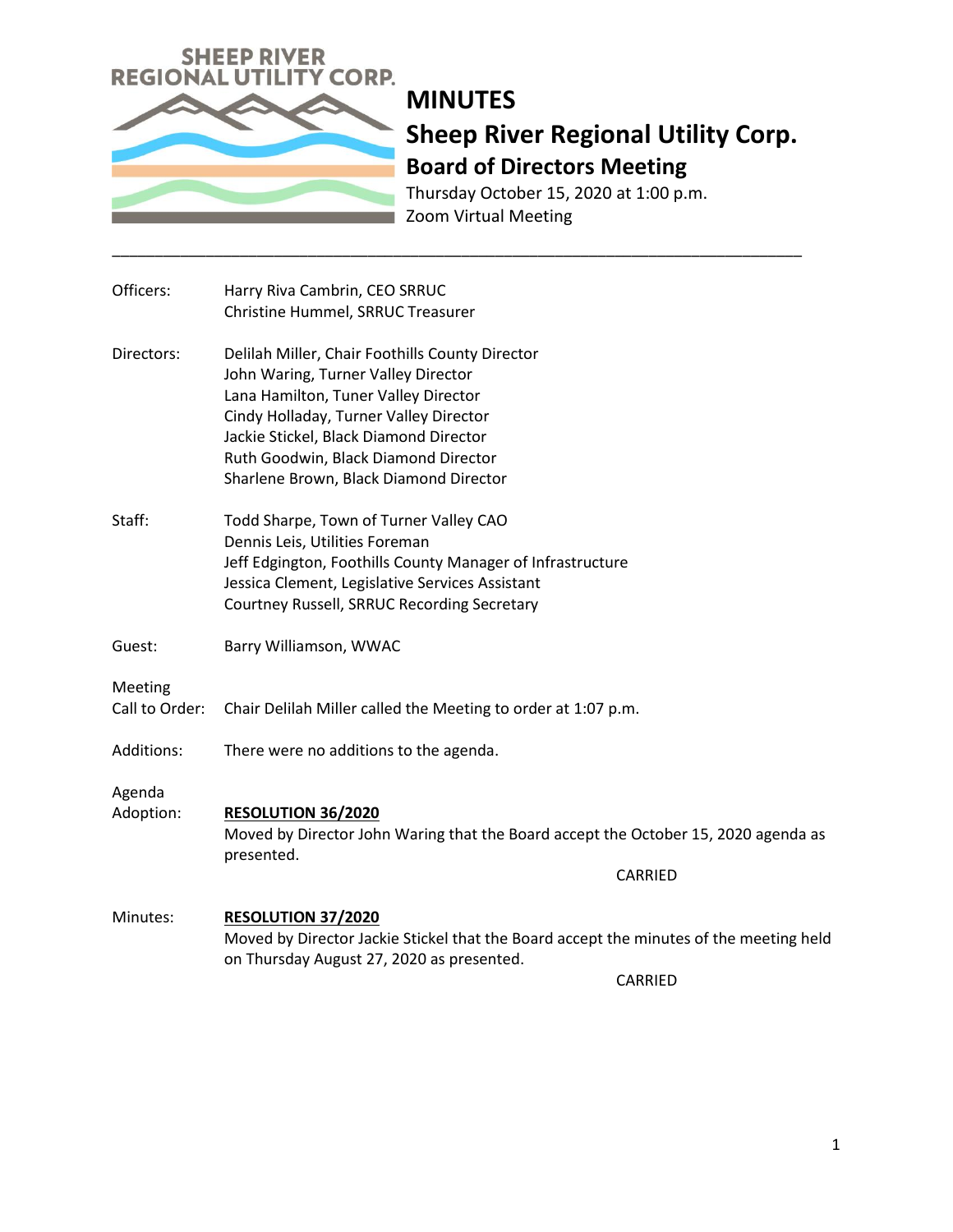

# **MINUTES Sheep River Regional Utility Corp. Board of Directors Meeting**

Thursday October 15, 2020 at 1:00 p.m. Zoom Virtual Meeting

\_\_\_\_\_\_\_\_\_\_\_\_\_\_\_\_\_\_\_\_\_\_\_\_\_\_\_\_\_\_\_\_\_\_\_\_\_\_\_\_\_\_\_\_\_\_\_\_\_\_\_\_\_\_\_\_\_\_\_\_\_\_\_\_\_\_\_\_\_\_\_\_\_\_\_\_\_\_\_\_\_\_\_

| Accounts<br>Payable:                                 | <b>RESOLUTION 38/2020</b><br>Moved by Director Cindy Holladay that the accounts payable dated September 24, 2020<br>in the amount of \$38,186.59 and October 15, 2020 in the amount of \$24,418.50 be<br>accepted as presented.<br>CARRIED                                                                                                                                                                                                                                                                                                                                                                                                               |
|------------------------------------------------------|----------------------------------------------------------------------------------------------------------------------------------------------------------------------------------------------------------------------------------------------------------------------------------------------------------------------------------------------------------------------------------------------------------------------------------------------------------------------------------------------------------------------------------------------------------------------------------------------------------------------------------------------------------|
| Old Business:                                        | 1. Westend Governance Update - agreements completed.<br>2. Business Continuity Plan & Emergency Management Plan - nothing new to report.<br>3. Emergency Management Policy - nothing new to report.<br>4. Next WWAC meeting date - proposed for November 24, 2020 at 6:30 p.m. by Zoom.<br>5. Next AGM meeting date - scheduled on November 24, 2020 at 7:00 p.m. by Zoom.                                                                                                                                                                                                                                                                               |
|                                                      | <b>RESOLUTION 39/2020</b><br>Moved by Director Lana Hamilton that the Board approve the proposed date of<br>November 24, 2020 for the Water Works Advisory Committee (WWAC) meeting at 6:30<br>p.m. and SRRUC Annual General Meeting at 7:00 p.m. by virtual communications.                                                                                                                                                                                                                                                                                                                                                                             |
|                                                      | CARRIED                                                                                                                                                                                                                                                                                                                                                                                                                                                                                                                                                                                                                                                  |
| Statement of<br>Operating<br>Revenues &<br>Expenses: | Christine Hummel discussed.                                                                                                                                                                                                                                                                                                                                                                                                                                                                                                                                                                                                                              |
|                                                      | RESOLUTION 40/2020<br>Moved by Director John Waring that the Statement of Operating Revenues and<br>Expenses dated September 30, 2020 be accepted as presented.<br><b>CARRIED</b>                                                                                                                                                                                                                                                                                                                                                                                                                                                                        |
| Operations<br>Update:                                | Dennis Leis & Harry Riva Cambrin discussed.<br>1. Ongoing issues with new pumps from Chamco. Appear to be having vibration issues.<br>Chamco recommended replacement of both bases. Third party vendor inspected<br>bases and found no issue. Will go back to Chamco to see if pump issues can be<br>resolved. An additional pump that was installed in 2018 has also failed and is no<br>longer under warranty.<br>UV unit went down, typically issues with bulbs or ballast. Replaced 2 ballasts with no<br>2.<br>change. Main board replaced and it is now operational. Investigating whether it was<br>caused from a power issue from the generator. |